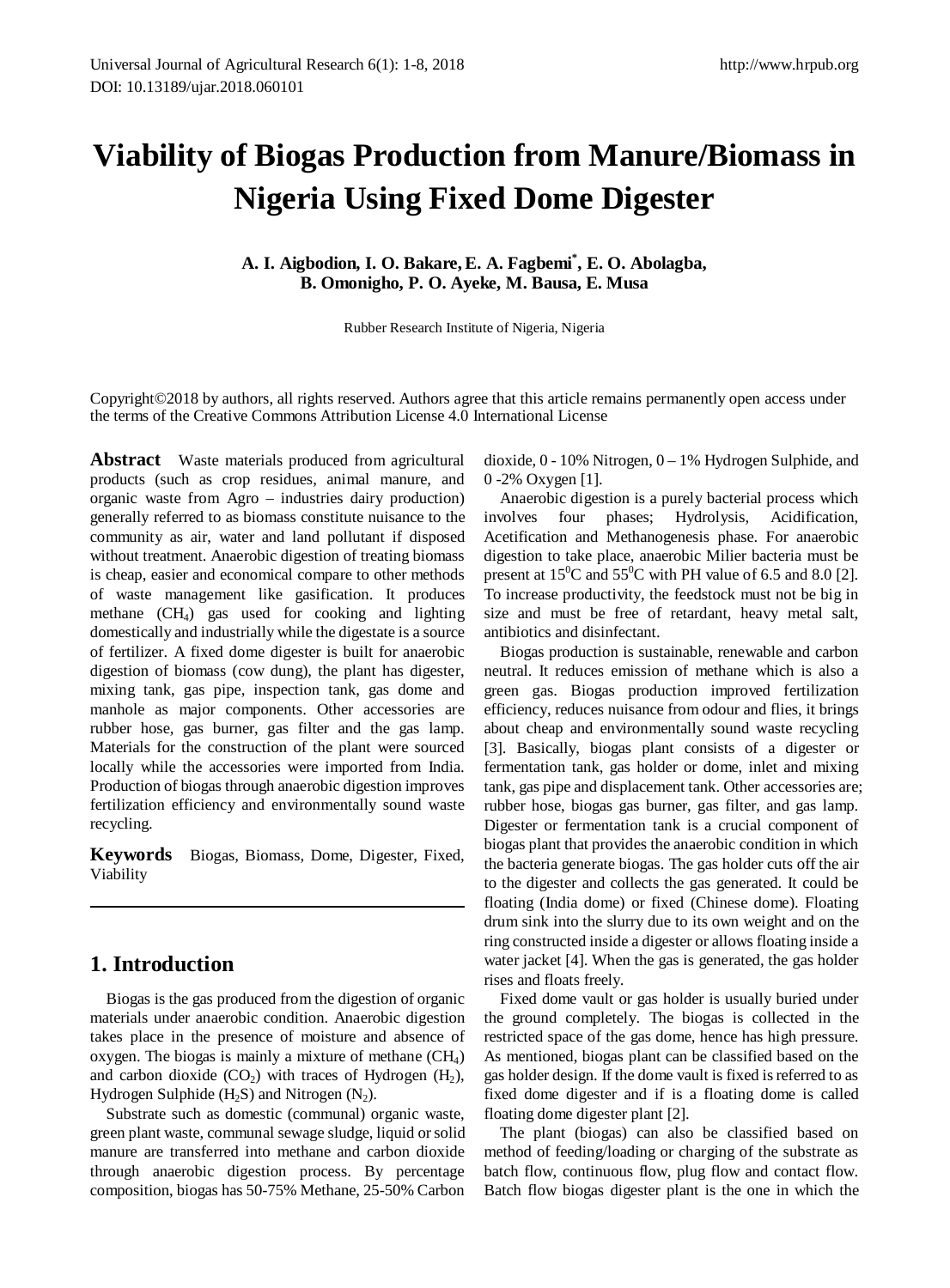digester is loaded at once, maintained closed for a convenient period, the organic material is fermented and is then unloaded at a later time, and charged with new biowaste. This is mostly suitable for dry organic matter (solid materials) such as vegetable waste, cow dung, and waste from pig etc. Batch flow digester is best operated in groups because it slowly starts producing biogas and increases the production with time and then drop – off after  $4 - 8$  weeks [2].

In continuous biogas digester plant, the loading and residue management is daily. Each loading on this digester requires a retention time, usually between 14 to 40 days. Continuous flow biogas digester allows a continuous supply of biogas and fertilizer and the continuous treatment of small amount of waste [2]. The material into this model need to be diluted hence, it is disadvantage. Continuously expanding flow biogas digester is one - third filled with bio wastes and the filled in stages and later emptied while plug flow biogas digester requires regular addition of the bio wastes at one end and over – flows at the other end.

Biogas cannot be used domestically directly because it is made up of ingredients like water vapor, hydrogen sulphide, carbon dioxide, and dirt particles. Therefore, it needs to be cleaned / purified before usage. The unwanted gases are removed to avoid corrosion of the inner parts of the appliances. Method of cleaning biogas includes; uses of biotrickling filters for removal of hydrogen sulphide. Biotricking method requires sulphur oxidixing bacteria that form a biofilm on an organic packing material inside the reactor/digester [4]. A scrubber (water scrubbing device) can also be used to clean biogas up to 95% removal of carbon dioxide from biogas. Water scrubbing involves the physical absorption of  $CO<sub>2</sub>$ , water and  $H<sub>2</sub>S$  that takes place in water at high regeneration by release of pressure with very little change in temperature [5]. Other materials substances that can be used for absorption process apart from water are polyethylene glycol, amineo [6]. Biogas can also be cleaned or filtered through membrane separation, cryogenic separation and chemical conversion [5].

Therefore, feasibility of producing biogas from biomass (cow dung) is presented in this paper and also, procedures and materials required for generating biogas as alternative fuel are enumerated for adoption in Nigeria.

# **2. Anaerobic Digestion Process and Its Benefits in Nigeria**

#### **2.1. Anaerobic Digestion Process**

Anaerobic process is a biochemical process during which complex organic matter is decomposed in the absence of oxygen by various types of anaerobic microorganisms. The process is purely bacteria process that can be further divided into four phases, Hydrolysis, acidification, Acetification and Methanogenesis phase [7].

- a. *Hydrolysis:* this the first phase in which the bacteria use enzymes to decompose high molecular compounds. The organic substances such as polysaccharide, protein and lipid that are mostly insoluble, complex and high molecular compounds are converted to mono – saccharide peptide, amino acids and fatty acids. These are further converted into soluble and low molecular compounds; acetate, propionate and butyrate.
- b. *Acidification Phase:* acid formers micro organisms' facultative and anaerobic group hydrogen and ferment the water soluble substances produced in first stage into volatile acid. At this stage acetic acid is majorly produced and the addition of butyric acid and propionic acid.
- c. *Acidification Phase:* products from acidification phase that cannot be directly converted to methane by methanogenic bacteria are converted into methanogenic substrates. Volatile Fatty Acids and Alcohol are oxidized into methanogenic substrate like acetate, hydrogen, and carbon dioxide. Acetogenesis and methanogenesis run parallel as symbiosis of two groups of organisms.
- d. *Methanogenic Phase*: in methanogenic phase, products of acetification phase are converted to mixture of methane (CH<sub>4</sub>), carbon dioxide (CO<sub>2</sub>) by bacteria that are strictly anaerobes. Methanogenic phase is the critical phase of the entire anaerobic digestion process. It is severely influenced by operation parameters like feedstock composition, feeding rate, temperature and PH value. It is noted that overloading of the digester, large entry of oxygen or temperature changes can terminate the production of methane.

Acid former bacteria and methane ferment are must remain in a state of dynamic equilibrium. Methane bacteria need the metabolism products and the necessary conditions for both bacteria types are imperative for a smooth flow. One million metric tons of waste produced average 5.6million m<sup>3</sup>/year or 15,400 m<sup>3</sup>/day of gas as quoted by Tom Fiesinger (2006). From USEPA Thermal Equivalent of various fuels, a dairy cow produces approximately  $2.8$ m<sup>3</sup>/day or  $1,022$ m<sup>3</sup>/year. The benefits of biogas generation could be for the society or and the farmers [7].

#### **2.2. Benefits for the Farmers**

- i. It provides additional incomes for the farmers. Biogas production technology is economically attractive for farmers and provides them with additional incomes due to production of feedstock in combination with operation. It provides energy and as well waste treatment.
- ii. It is a source of fertilizer, the digested substrate, usually named digestate is a valuable source of soil fertilizer rich in nitrogen, phosphorous, potassium and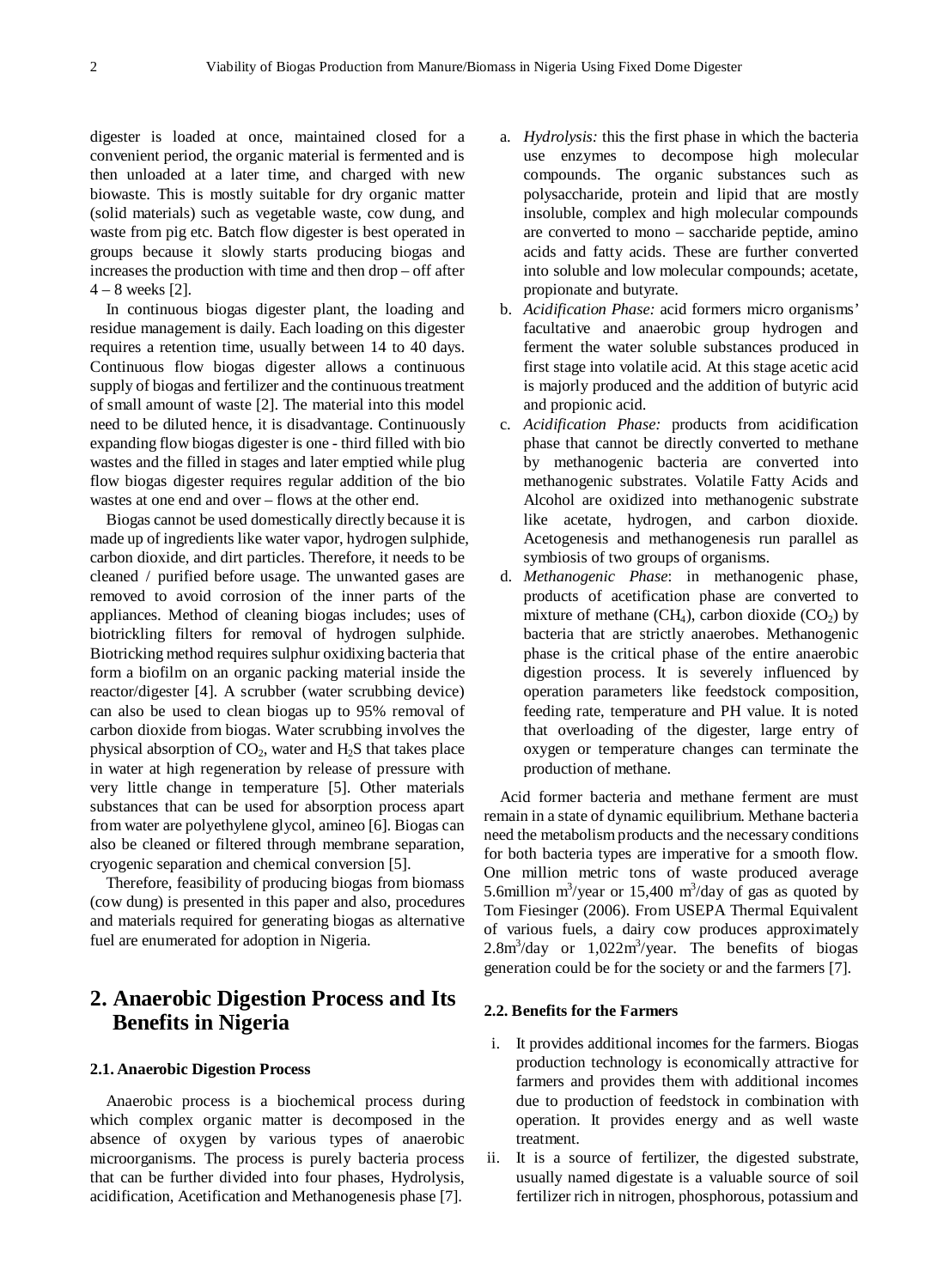micronutrients, which can be applied to the soil for application of liquid manure. Digestate has higher homogeneity and nutrient availability; hence it has improved fertilizer efficiency compare to raw manure.

- iii. Biogas has closed nutrient cycle and carbon cycle. Methane produced is used for energy production and the carbon dioxide is released to the atmosphere and re – uptake by vegetation during photosynthesis.
- iv. Different types of feedstock can be used for the production of biogas, therefore is flexible. The feedstock also called substrata are animal manure and slurries, crop residue, organic waste from agro – industries dairy production, food industries and agro – industries, waste water sludge, organic fraction of municipal solid wastes, organic waste from catering business and from households. Interestingly, biogas production has the ability to use wet biomass as types of feedstock that characterized by moisture content higher than  $60 - 70\%$ .

### **2.3. Benefits for the Society**

- i. Biogas is a source of renewable energy unlike energy from fossil fuel such as crude oil, lignite, hard coal and natural gas.
- ii. Biogas generation reduces greenhouse gas emission and mitigation of global warming. Emission of methane and nitro oxide from stored methane and nitro oxide as well as utilization of untreated manure is reduced.
- iii. Production of biogas from organic wastes reduces problems associated with over production of waste. Biogas production therefore considered as an excellent way of managing waste by recycling of the digested substrate as fertilizer. It reduces volume of waste and cost of waste disposal.
- iv. Biogas production increases the income in rural and creates new jobs as production of biogas from anaerobic digestion requires work power. It requires construction works, fabrication of technical equipment, transportation of digester feedstock's, operation and maintenance of biogas plant.
- v. Anaerobic digestion process needs low amount of process water. This is a great advantage even compared to other biofuels and no fear of water storage in future [7, 8, and 9].

# **3. Biogas Generation**

### **3.1. Site Location and Material Selection**

Construction site selection is considered important in order to minimized cost of construction, ensure easy operation and maintenance activities and guarantee plant safety.

Based on above consideration, it is hereby recommended that about 75% of below mentioned should be met:

- a A Sunny Site sunny site is preferable for effective functioning of the bio digesters. Temperature between  $20 - 35^{\circ}$ C has to be maintained inside the digester.
- b Even Surface and Elevation Ground the site should be even in surface and slightly higher in elevation than the surrounding to avoid water logging. It also ensures free flow of slurry from overflow outlet to the composting pit.
- c Water Source water source should not be far from the digester for mixing of dung. Also, the digester should at least be 10m away from water source to prevent ground water pollution.
- d Type of Soil the soil should have enough bearing capacity to avoid the possibility of sinking of structure. Also, sufficient distance from trees and house foundation should be avoided.



Figure 1. Excavated Pit Showing Basement Reinforcement

#### **3.2. Material Selection**

Even though, design of biodigester is correct and workmanship involved in construction is excellent, but if the construction materials used are of inferior quality, the biodigester will not function well. Hence, materials of best quality, preferred standard and specifications are described below:

a Cement and Sand

Cement to be used must be fresh, free from lumps and stored in dry place. The sand should not contain soil or other materials. Dirty sand has very negative effect on the strength of the structure. Therefore, sand that contains more than 3% impurities must be washed. Generally, coarse and granular sand are best for concreting while fine sand has to be used for plastering works.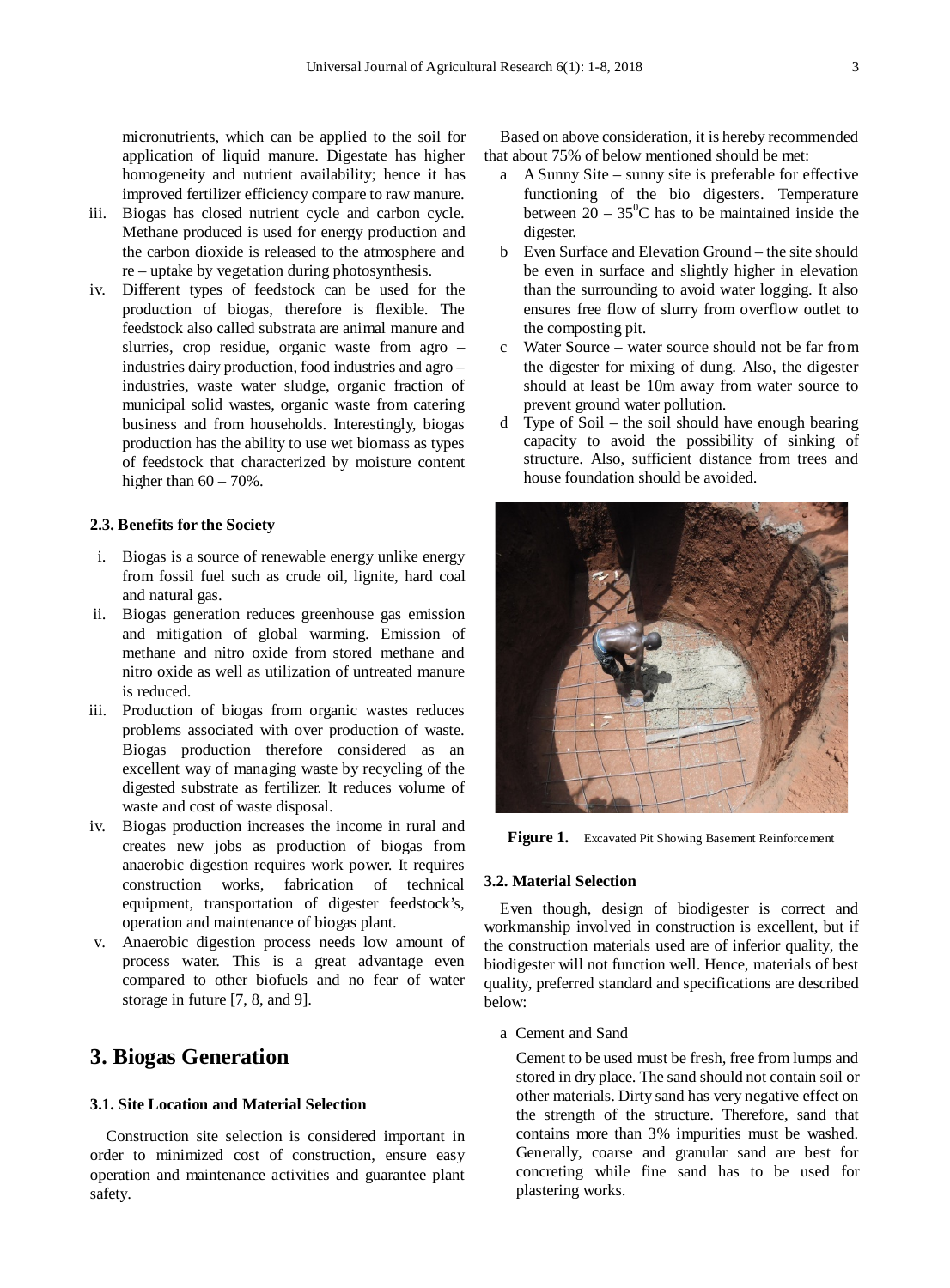#### b Gravel

Gravels to be used for biodigester should be cleaned, hard and of angular shape. The size should not be very big neither very small. It should be 25% or less than the thickness of the concrete product where it is used. For instance, if thickness of concrete layer of the wall is 130mm, hence the gravel size  $= \frac{1}{4} \times 130 =$ 32.5mm

#### c Water

Water is important for making cement mortar for masonry works, concreting work and plastering. It is needed for cleaning and or washing construction materials if they are dirty. Clean water is recommended because dirty water has an adverse effect on the strength of structure.

### d Paint

Paint used in bio digester construction is produced / formed from a mixture of raw cement and water. It used to make the gas holder and digester air – tight.

e Mild Steel Bars and Galvanized Metal Plate

Mild steel bars and galvanized metal sheets are used for preparation of form work for digester wall and also for reinforcement. 8mm metal rod is used to support the form work/mould while quarter inch rod is used for reinforcement. Other materials needed are plywood, 2 by 2 plank used for gas holder form work.

f Main Gas Pipe, Gas Valve, Pipes and Fittings

Gas pipe is used to convey gas stored in the gas holder to the pipeline, it is placed in the topmost part of the portion of the dome. Note the joint reduction elbow with this pipe should be perfect and gas tight to avoid gas leakage. Gas pipe is properly galvanized to prevent rusting and this pipe should be at least 600mm long. Gas valve controls the flow of gas in the pipeline from the gas filter/cleaner to the gas burner and gas lamp. The connection should be perfect and gas leakage free. Pipes/holes and fittings are made from high quality neoprene rubber. It conveys biogas from gas holder through gas cleaner to the point of application. The holes/pipe has 12mm outer diameter and 9mm inner diameter with minimum thickness of 2.5mm.

#### **3.3. Biogas Plant Components**

### a. The Digester

The digester is structure of concrete (a mixture of cement, gravel, sand and water). Digester is cylindrical in shape buried in the ground with average operating temperature of  $50^0$ C. It accommodates substrata and water. Anaerobic digestion takes place in the digester to generate methane, carbon dioxides and some trace gas. Digester

should be gas tight since the appliances like burner and gas lamp require constant pressure supply.

#### b. The Dome/Gas Holder

This is the top part of the plant, it is a gas space and therefore gas tight. It is a structure of concrete, painted with a mixture of raw cement and water. The gas stored in the gas holder is conveying to the line through gas pipe. The pipe is about 600mm long, galvanized to prevent rusting/corrosion. It is made up of light quality iron.



**Figure 2.** Digester Wall



**Figure 3.** Gas Dome Work



**Figure 4.** Dome Showing Mixing Tank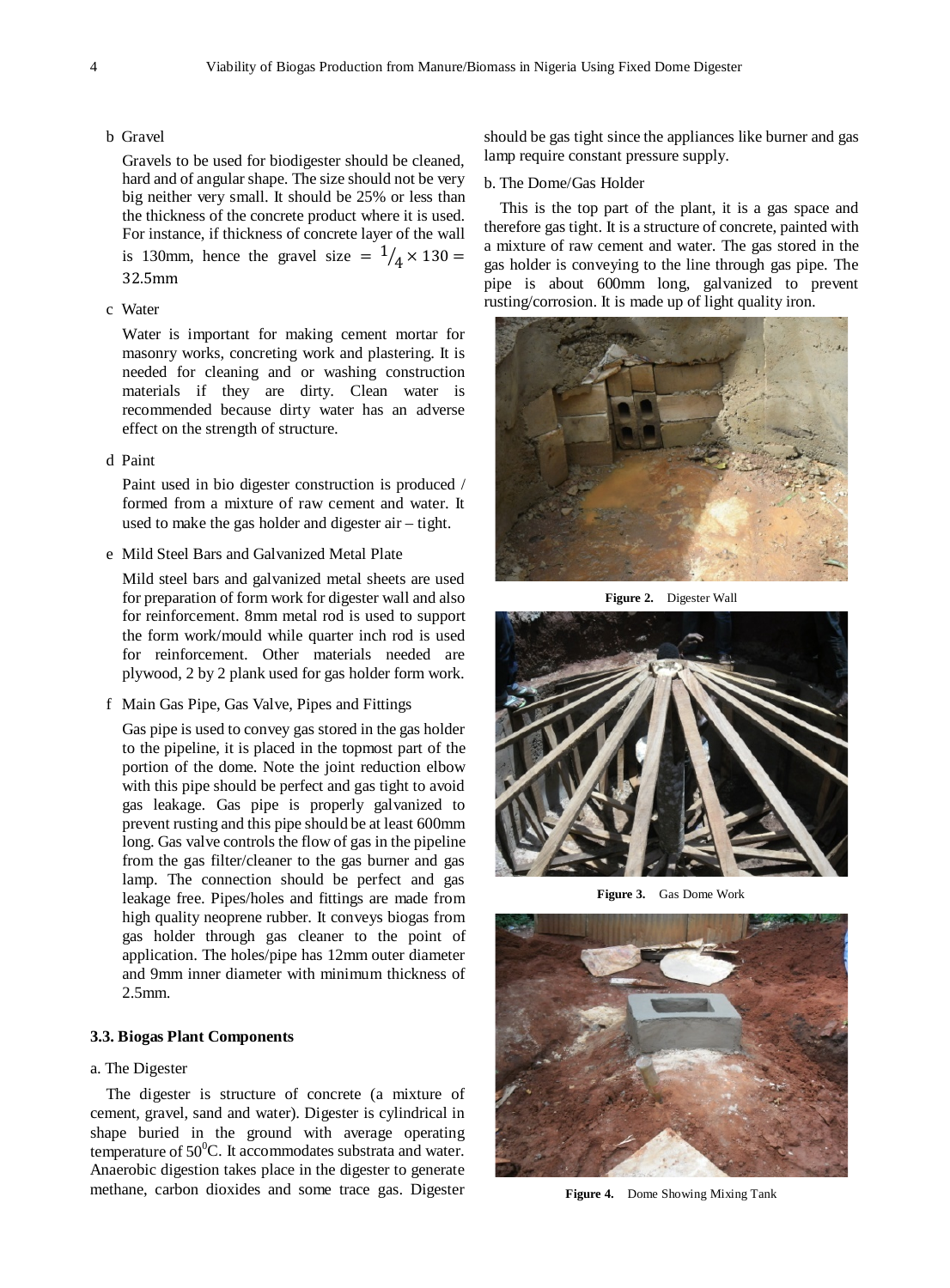

**Figure 5.** Dome Showing Inlet Pipe

#### c. Inspection Tank

Inspection tank is also referred to as compensation tank or displacement tank. It is a structure of cement block, plastered and painted to avoid leakage. It is use to compensate the digester after retention time has lapsed. Also, instead of the pressure built up by the gas to affect the structure, the water level in the inspection tank is displaced. It provides man hole into the digester for maintenance.



Figure 6. Inspection Tank and Man – Hole to Access Digester

#### d. Rubber Hoses

This is a special design hose for biogas; it is transparent and non-pressurized pipe. The hose is connected to the gas pipe on the gas holder. It conveys the gas to the applications i.e. gas burner and gas lamp.

### e. Gas Cleaner/ Filter

Gas cleaner/ filter is a unit that cleans and filtered unwanted gases or materials such as water vapor, hydrogen sulphide, hydrogen and sulphur from the biogas. Gas cleaner is located in between the gas holder and application points.

### f. Gas Burner

Gas Burner is a unit that uses the biogas generated for cooking. It comprises of burner, automated igniter, and the frame. The frame accommodates double burner, it has a knob used to allow the passage of gas into the system and also used to initiate spark that ignite the gas.

g. Gas Lamp or Bulb

Gas Lamp or Bulb is a unit made up of control valve, switch, and filament and glass shade. Metal frame accommodates the filament, tungsten net, igniter, and the glass shade. Flow of gas to the gas lamp is regulated by control valve for proper glowing and the switch initiate spark that glows the filament.



**Figure 7.** *Gas Filter*



**Figure 8.** Biogas Burner



**Figure 9.** Biogas Lamp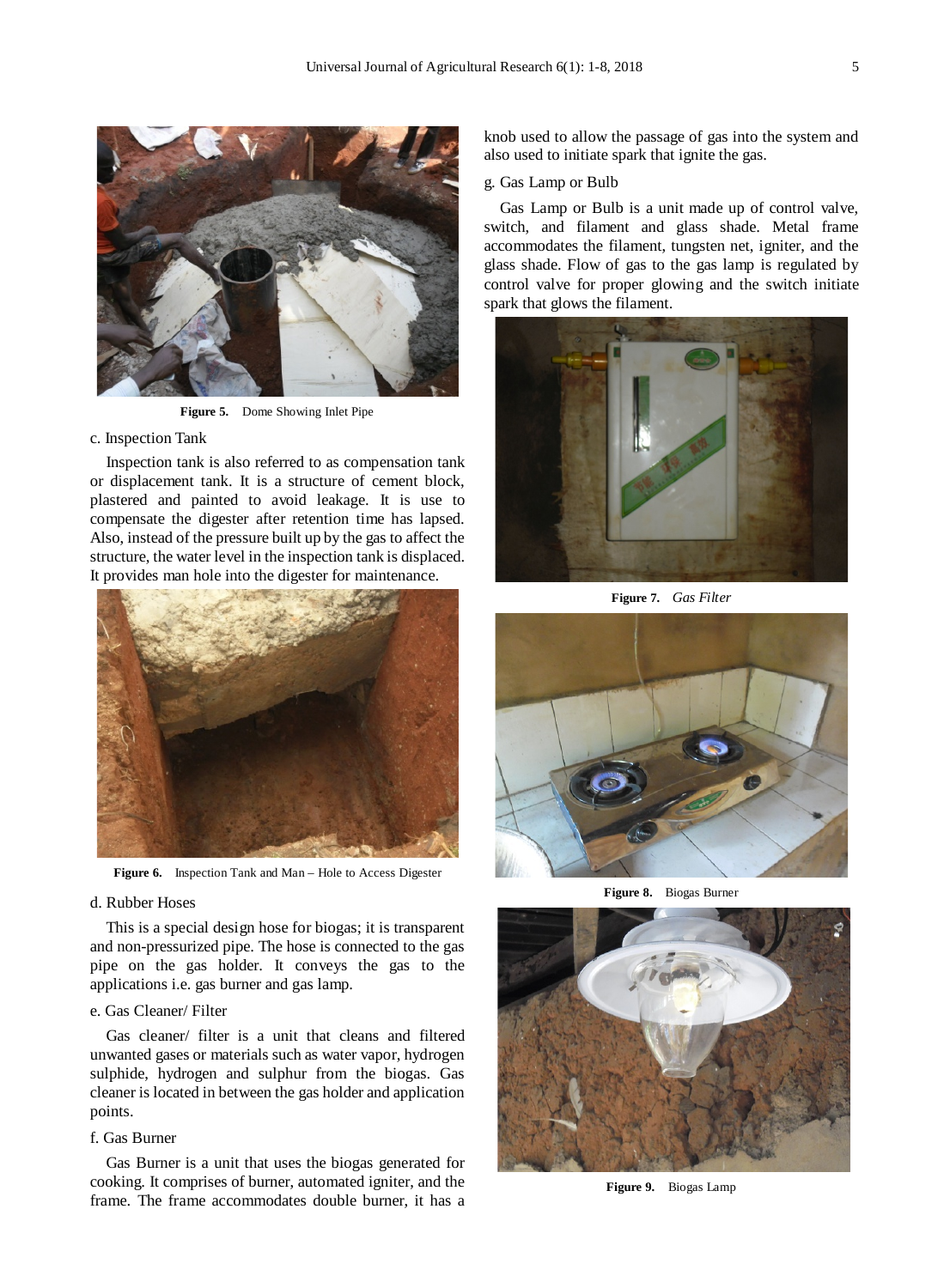# **4. Results and Discussion**

 $10m<sup>3</sup>$  of slurry (a mixture of cow dung and water) that was loaded into the digester was left for 5 hrs after the water vapour has been allowed to escape from the dome. The Gas cleaner read 10 KPA, and the displaced water in the displacement tank read 800mm the first day. The gas produced for the first day was calculated to be  $8.5 \text{m}^3$ , the gas was exhausted and the same procedure was repeated for 27 days to know the retention time of the plant. The upward displacement of the water in the displacement tank was as result of gas expansion in the dome that exerted force on the surface of the substrate that push up the water in the displacement or inspection tank. For the first 28 days, the pressure of the gas from day 1 to  $13<sup>th</sup>$  day remain constant at 10 KPA and the volume of gas produced varied from  $8.5 - 7.6$  m<sup>3</sup>. The pressure started declining and water displacement from the inspection tank was not noted again

till the pressure finally dropped to  $3KPA$  at day  $27<sup>th</sup>$  and the system said to have reached retention day.



**Figure 10.** Biogas Lamp Control Knob

| No of Days     | P(KPA)                  | $\boldsymbol{V_D} \hspace{1mm} (\mathrm{m}^3)$ | $\boldsymbol{V_I}~(\mathrm{m}^3)$ | $\boldsymbol{V_E}\ (\text{m}^3)$ | $\boldsymbol{V_G}~(\text{m}^3)$ |
|----------------|-------------------------|------------------------------------------------|-----------------------------------|----------------------------------|---------------------------------|
| $\mathbf{1}$   | 10                      | 7.4                                            | 0.052                             | 1.152                            | 8.5                             |
| $\overline{c}$ | 10                      | 7.4                                            | 0.052                             | 1.152                            | 8.5                             |
| 3              | 10                      | 7.4                                            | 0.052                             | 1.152                            | 8.5                             |
| $\overline{4}$ | 10                      | 7.4                                            | 0.052                             | 1.008                            | 8.356                           |
| 5              | 10                      | 7.4                                            | 0.052                             | 1.008                            | 8.356                           |
| 6              | 10                      | 7.4                                            | 0.052                             | 0.864                            | 8.212                           |
| $\tau$         | 10                      | 7.4                                            | 0.052                             | 0.864                            | 8.212                           |
| 8              | 10                      | 7.4                                            | 0.052                             | 0.864                            | 8.212                           |
| 9              | 10                      | 7.4                                            | 0.052                             | 0.576                            | 7.924                           |
| 10             | 10                      | 7.4                                            | 0.052                             | 0.576                            | 7.924                           |
| 11             | 10                      | 7.4                                            | 0.052                             | 0.288                            | 7.636                           |
| 12             | 10                      | 7.4                                            | 0.052                             | 0.288                            | 7.636                           |
| 13             | 10                      | 7.4                                            | 0.052                             | 0.288                            | 7.636                           |
| 14             | 9                       | Unestimated                                    | 0.052                             | Nil                              | Unestimated                     |
| 15             | 9                       | Unestimated                                    | 0.052                             | Nil                              | Unestimated                     |
| 16             | 8                       | Unestimated                                    | 0.052                             | Nil                              | Unestimated                     |
| 17             | $\,8\,$                 | Unestimated                                    | 0.052                             | Nil                              | Unestimated                     |
| 18             | $\overline{7}$          | Unestimated                                    | 0.052                             | Nil                              | Unestimated                     |
| 19             | 8                       | Unestimated                                    | 0.052                             | Nil                              | Unestimated                     |
| 20             | $\overline{7}$          | Unestimated                                    | 0.052                             | Nil                              | Unestimated                     |
| 21             | $\tau$                  | Unestimated                                    | 0.052                             | Nil                              | Unestimated                     |
| 22             | 5                       | Unestimated                                    | 0.052                             | Nil                              | Unestimated                     |
| 23             | 5                       | Unestimated                                    | 0.052                             | Nil                              | Unestimated                     |
| 24             | 5                       | Unestimated                                    | 0.052                             | Nil                              | Unestimated                     |
| 25             | 3                       | Unestimated                                    | 0.052                             | Nil                              | Unestimated                     |
| 26             | 3                       | Unestimated                                    | 0.052                             | Nil                              | Unestimated                     |
| 27             | $\overline{\mathbf{3}}$ | $\label{thm:unit} Unestimated$                 | 0.052                             | Nil                              | Unestimated                     |
| 28             |                         |                                                |                                   |                                  |                                 |
| 29             |                         |                                                |                                   |                                  |                                 |

**Table 1.** Volume of Gas Produced for the first 28 Days Retention Time

SOURCE: Analysis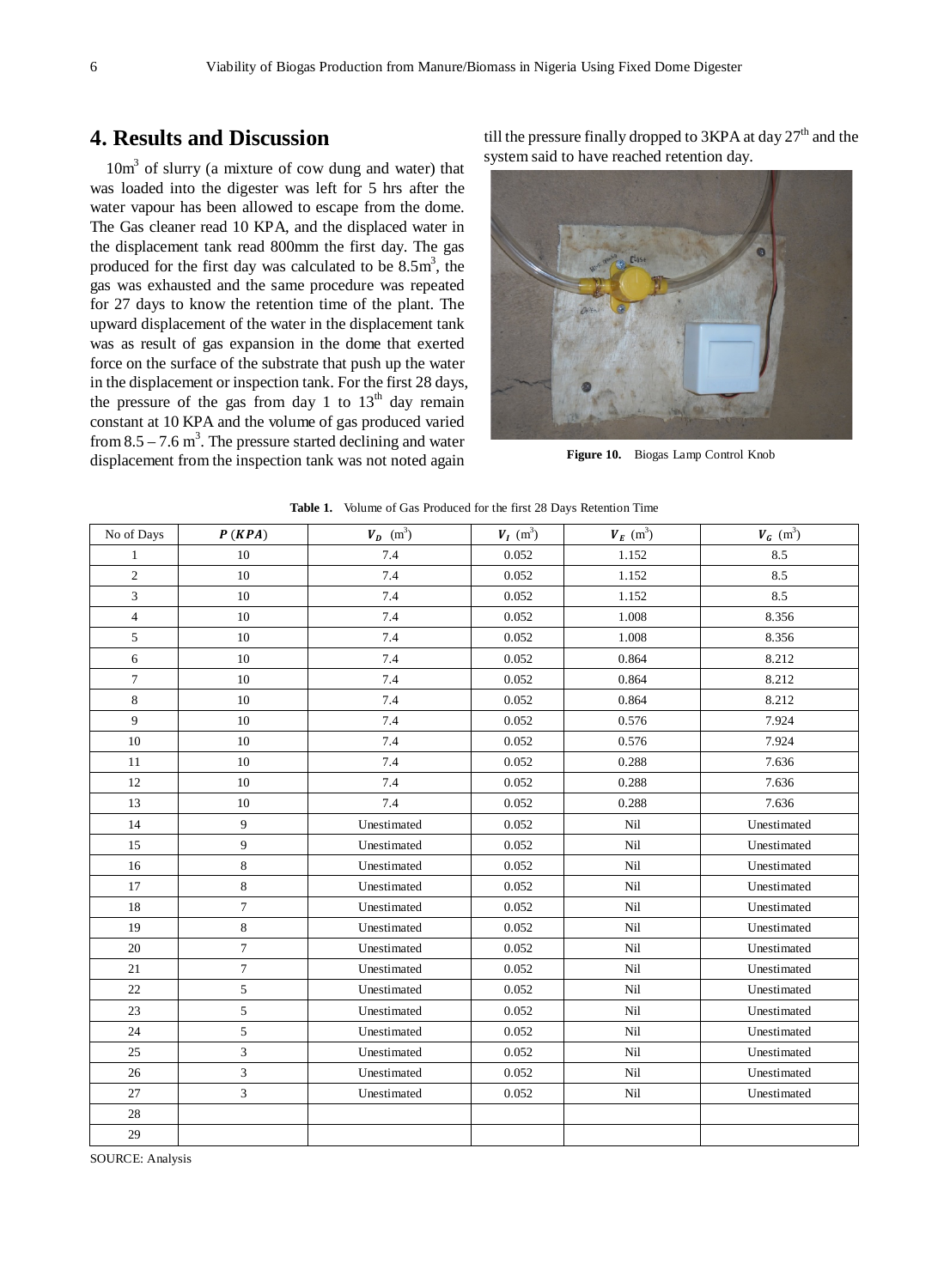After the retention time has reached, 6 – wheel barrow of the substrate was evacuated from the digester and replaced with equal volume of fresh substrate. The pressure started dropping from 10 KPA as from day 11 till it has reached 3 KPA on day 26. This variation indicates decrease in activities of anaerobes in the digester.

flame. The burner was used to boiled egg that took us 4 mins, 30 secs. House occupant/beneficiary used the system continuously for 2 hours and above before our team left site. Also, gas lamp was tested and glowed with very little inflow of gas to the system. This unit is left functioning (on) because it consumes little gas compare to gas burner.

Gas burner was ignited; it produced blue and odorless

| No of Days     | P(KPA)         | $V_p$ (m <sup>3</sup> ) | $V_I$ (m <sup>3</sup> ) | $\boldsymbol{V_E}~(\mathrm{m}^3)$ | $V_G$ (m <sup>3</sup> ) |
|----------------|----------------|-------------------------|-------------------------|-----------------------------------|-------------------------|
| $\,1$          | $10\,$         | 7.4                     | 0.052                   | 1.008                             | 8.356                   |
| $\overline{c}$ | $10\,$         | 7.4                     | 0.052                   | 1.008                             | 8.356                   |
| 3              | 10             | 7.4                     | 0.052                   | 1.008                             | 8.356                   |
| $\overline{4}$ | $10\,$         | 7.4                     | 0.052                   | 0.72                              | 8.068                   |
| $\sqrt{5}$     | $10\,$         | 7.4                     | 0.052                   | 0.576                             | 7.924                   |
| $\sqrt{6}$     | 10             | 7.4                     | 0.052                   | 0.432                             | 7.78                    |
| $\tau$         | 10             | 7.4                     | 0.052                   | 0.288                             | 7.636                   |
| 8              | 10             | 7.4                     | 0.052                   | 0.144                             | 7.492                   |
| 9              | 10             | 7.4                     | 0.052                   | Nil                               | 7.348                   |
| 10             | 10             | 7.4                     | 0.052                   | Nil                               | 7.348                   |
| 11             | 8              | Unestimated             | 0.052                   | Nil                               | Unestimated             |
| 12             | 9              | Unestimated             | 0.052                   | Nil                               | Unestimated             |
| 13             | 8              | Unestimated             | 0.052                   | Nil                               | Unestimated             |
| 14             | 8              | Unestimated             | 0.052                   | Nil                               | Unestimated             |
| 15             | 8              | Unestimated             | 0.052                   | Nil                               | Unestimated             |
| 16             | $\tau$         | Unestimated             | 0.052                   | Nil                               | Unestimated             |
| 17             | $\overline{7}$ | Unestimated             | 0.052                   | Nil                               | Unestimated             |
| 18             | 6              | Unestimated             | 0.052                   | Nil                               | Unestimated             |
| 19             | 6              | Unestimated             | 0.052                   | Nil                               | Unestimated             |
| 20             | $\sqrt{6}$     | Unestimated             | 0.052                   | Nil                               | Unestimated             |
| 21             | $\sqrt{5}$     | Unestimated             | 0.052                   | Nil                               | Unestimated             |
| 22             | 3              | Unestimated             | 0.052                   | Nil                               | Unestimated             |
| 23             | 3              | Unestimated             | 0.052                   | Nil                               | Unestimated             |
| 24             | 3              | Unestimated             | 0.052                   | Nil                               | Unestimated             |
| 25             | 3              | Unestimated             | 0.052                   | Nil                               | Unestimated             |
| 26             | $\mathfrak{Z}$ | Unestimated             | 0.052                   | Nil                               | Unestimated             |
| 27             |                |                         |                         |                                   |                         |
| 28             |                |                         |                         |                                   |                         |
| 29             |                |                         |                         |                                   |                         |

**Table 2.** Volume of Gas Produced after the first 28 Days Retention Time

SOURCE: Analysis

 $P(KPA)$  = Pressure of the Gas in the Gas Cleaner

 $V_D$  = Volume of the Gas in the Gas Dome

 $V_I$  = Volume Occupied by the Inlet Pipe in the Gas Dome

 $V_E$ = Vol. of Gas Estimated From Displacement Tank

 $V_G$  = Actual Vol. of Gas Produced Per Day